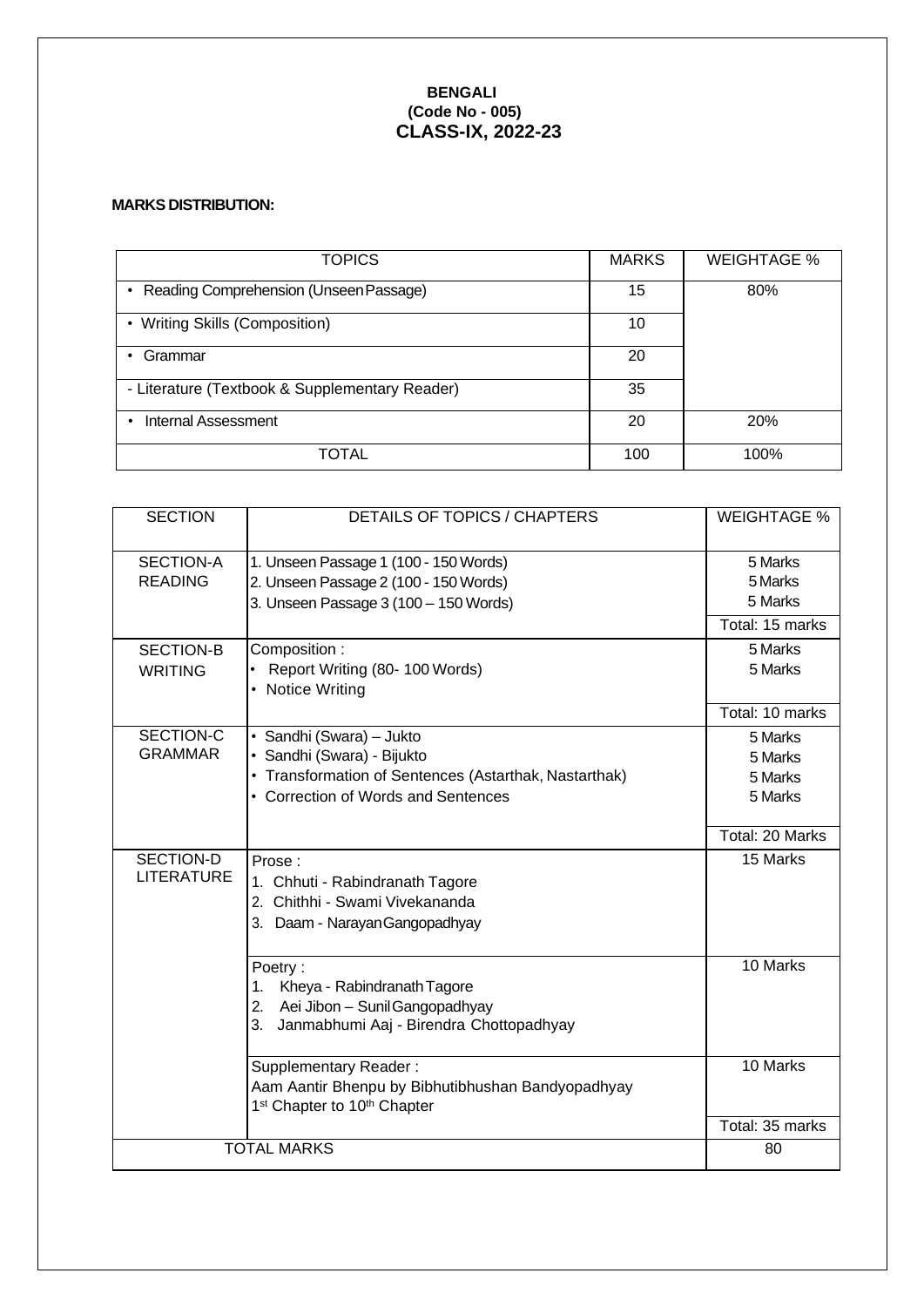## **BENGALI (Code No - 005) CLASS-X, 2022-23**

| <b>SECTION</b>                        | <b>DETAILS OF TOPICS / CHAPTERS</b>                                                                                                           | <b>WEIGHTAGE %</b>                                          |
|---------------------------------------|-----------------------------------------------------------------------------------------------------------------------------------------------|-------------------------------------------------------------|
| <b>SECTION-A</b><br><b>READING</b>    | Unseen Passage (100 - 150 Words)<br>Unseen Passage (100-150 Words)<br>Unseen Passage (100 - 150 Words)                                        | 5 Marks<br>5 Marks<br>5 Marks<br>Total: 15 marks            |
| <b>SECTION-B</b><br><b>WRITING</b>    | Composition:<br>Letter Writing (Personal)<br>Paragraph Writing                                                                                | 5 Marks<br>5 Marks<br>Total: 10 marks                       |
| <b>SECTION-C</b><br><b>GRAMMAR</b>    | Sandhi (Byanjan) - Jukto<br>Sandhi (Byanjan) - Bijukto<br>Transformation of Sentences (Simple, Complex &<br>Compound)<br>Sadhu O Chalit Reeti | 5 Marks<br>5 Marks<br>5 Marks<br>5 Marks<br>Total: 20 marks |
|                                       | Prose:<br>Gyanchakshu - Aashapurna Devi<br>Aalo Babu - Banaphul<br>Bahurupi - Subodh Ghosh                                                    | 15 Marks                                                    |
| <b>SECTION-D</b><br><b>LITERATURE</b> | Poetry:<br>Tin Paharer Kole - Shakti Chattopadhyay<br>Ekakare - Subhas Mukhopadhyay<br>Aay Aaro Bendhe Bendhe Thaki - Shankha Ghosh           | 10 Marks                                                    |
|                                       | Supplementary Reader:<br>Raj Kahini: Abanindranath Tagore<br>Shiladitya<br>Goho                                                               | 10 Marks<br>Total: 35 marks                                 |
| <b>TOTAL MARKS</b>                    |                                                                                                                                               | 80                                                          |
| <b>Internal Assessment</b>            |                                                                                                                                               | 20                                                          |
| <b>Grand TOTAL</b>                    |                                                                                                                                               | 100                                                         |